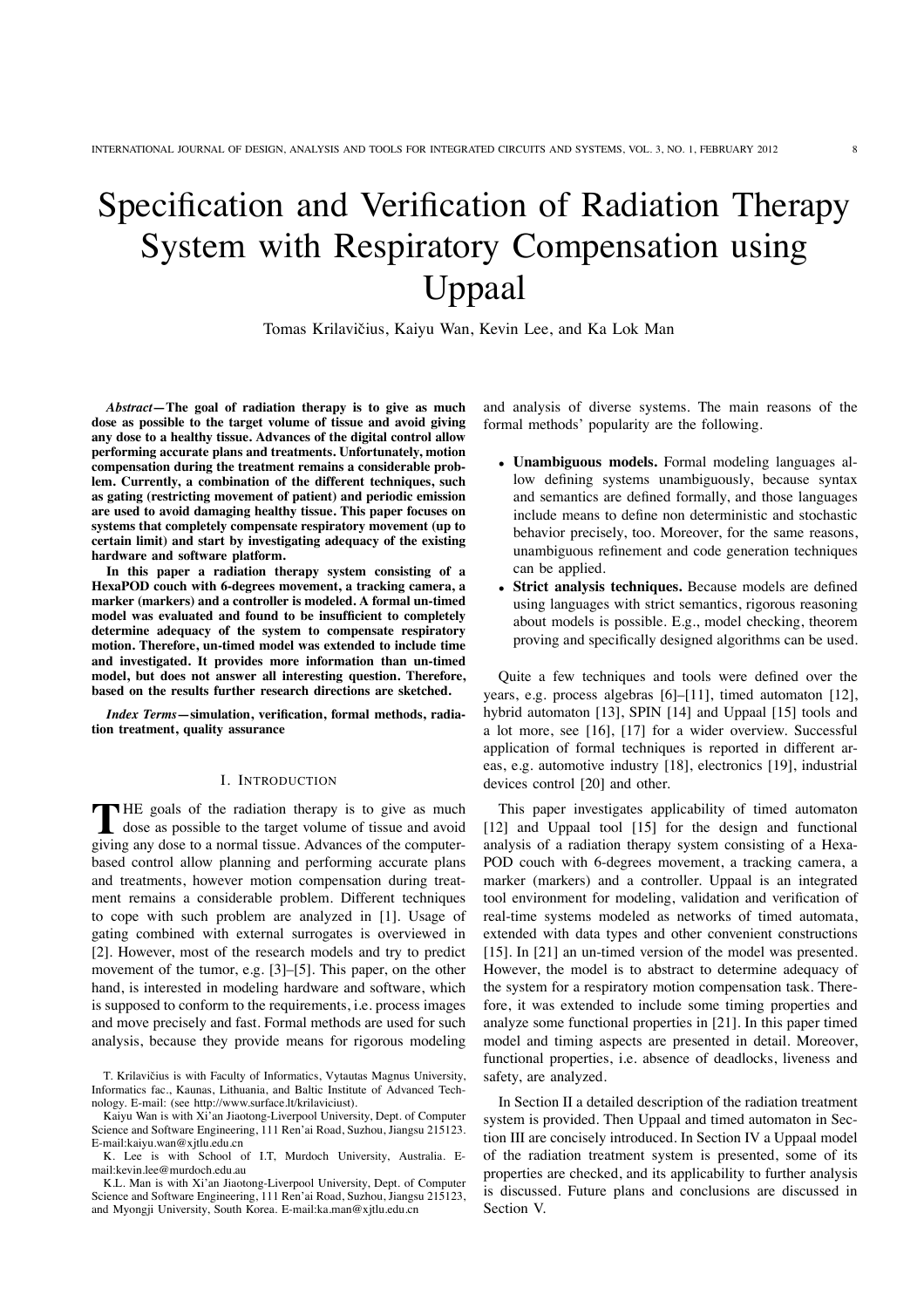

Fig. 1. Radiation Treatment System. Fig. 2. Timed Automaton.

#### II. RADIATION TREATMENT SYSTEM

Radiation treatment system under analysis<sup>1</sup>, depicted in Fig. 1, consists of the following components:

**Patient Setup Couch** is used to position the patient for the treatment, in our case the HexaPOD couch [22], [23].

**External Radiation Beam Source,** usually produced by a *medical linear accelerator*, in short, *linac*. In the current stage of our study it is not important, because behavior of the couch, the tracking device and the controller are analyzed.

**Tracking Device** provides information about the position of the patient. Different means and techniques can be used to perform it, see [1] for the details. A system with a stereo camera is modeled. In this paper hardcoded trajectories are used instead of dynamic input, and therefore, it is omitted.

**Controller** is a system, that controls the treatment process, in our case the controller uses information provided by the treatment plan and the HexaPOD response to control it.

## *A. Experiments with HexaPOD Couch*

Technical documentation of the HexaPOD device does not provide detailed documentation of its behavior when it is used continuously, not just to move a patient into a specified position. Usually, when a new position is provided, it starts to move towards it accelerating with  $5.5 \text{m/s}^2$  acceleration until it reaches 7.6m/s (instead of the stated 8mm/s velocity. Then, when 5mm are left to the target, it starts decelerating with with  $5.5 \text{m/s}^2$ . In case, when distance to the target is less than 5 mm, HexaPOD accelerates until the middle of the interval and then decelerates until it reaches target and stops.

Based on these experiments and expected breath movement timing properties of the model and testing trajectories can be defined.



#### III. TIMED AUTOMATON AND UPPAAL

Timed automaton [12] is one of the most popular techniques for modeling and analysis of the real-time systems. A version of automata used in Uppaal [15] is presented. Uppaal is an integrated tool environment for the modeling, simulation and verification of (complex) real-time systems. It is wellsuited for systems that can be modeled as a collection of non-deterministic processes with finite control structure and real-valued clocks, communicating through channels or shared variables.

**Definition 1.** Let  $C = \{x, y, z, \ldots\}$  be a *set of clocks* and  $\mathcal{B}(\mathcal{C})$  is the *set of clock restrictions* of the form  $g, g_1, g_2 ::=$  $x \bowtie c | x - y \bowtie c | q_1 \land q_2 \text{ with } x, y \in \mathcal{C}, c \in \mathbb{N} \text{ and } \bowtie \in \{ \leq, \leq \}$  $, =, >, \geq \}.$ 

**Definition 2.** A *timed automaton* is called as a finite directed graph  $A = (L, l_0, A, E, I)$  over C and  $\mathcal{B}(\mathcal{C})$ , where

- L is a *finite set of locations*;
- $l_0 \in L$  is the *initial location*;
- A is a *finite set of action names*;
- $E \subseteq L \times \mathcal{B}(\mathcal{C}) \times \mathcal{A} \times 2^{\mathcal{C}} \times L$  is a *finite set of edges*, and  $I: L \to \mathcal{B}(\mathcal{C})$  assigns invariants to locations.

 $l \stackrel{g,a,r}{\longrightarrow} l'$  is written instead of  $(l, g, a, r, l) \in E$ . l is called the *source location* of the state, g is the *guard*, a is the *action*, r is the *set of clocks to be reset* and l ! is the *target location*. Timed automata can be represented as in Fig. 2. Locations are depicted as nodes of the graph, and the initial location is usually marked with a double circle. Transitions are depicted by arrows.

**Definition 3.** Let  $A = (L, l_0, A, E, I)$  be a *timed automaton* over a set of clocks  $C$ . The *timed transition system*  $T(A)$ generated by A is defined as  $T(A) = (S, Act, \stackrel{tr}{\longrightarrow})$ , where:

- $S = L \times (C \rightarrow \mathbb{R}_{\geq 0})$  is a *set of states*  $(l, v)$ , where l is a location of the timed automaton and v is a *clock valuation* that satisfies the invariant of l:
- $Act = A \cup \mathbb{R}_{\geq 0}$  is the *set of labels*;
- two types of transitions are defined:
	- **−** *action transitions*  $(l, v) \stackrel{a}{\rightarrow} (l', v')$  such that exists an edge  $(l \xrightarrow{g,a,r} l') \in E$  where v satisfies g, v' satisfies  $v[r]$  and  $v'$  satisfies  $I(l'),$

<sup>&</sup>lt;sup>1</sup>There is a diversity of radiation treatment systems, see [1] for overview of the systems relevant to this study. However, here we define just a selected setup.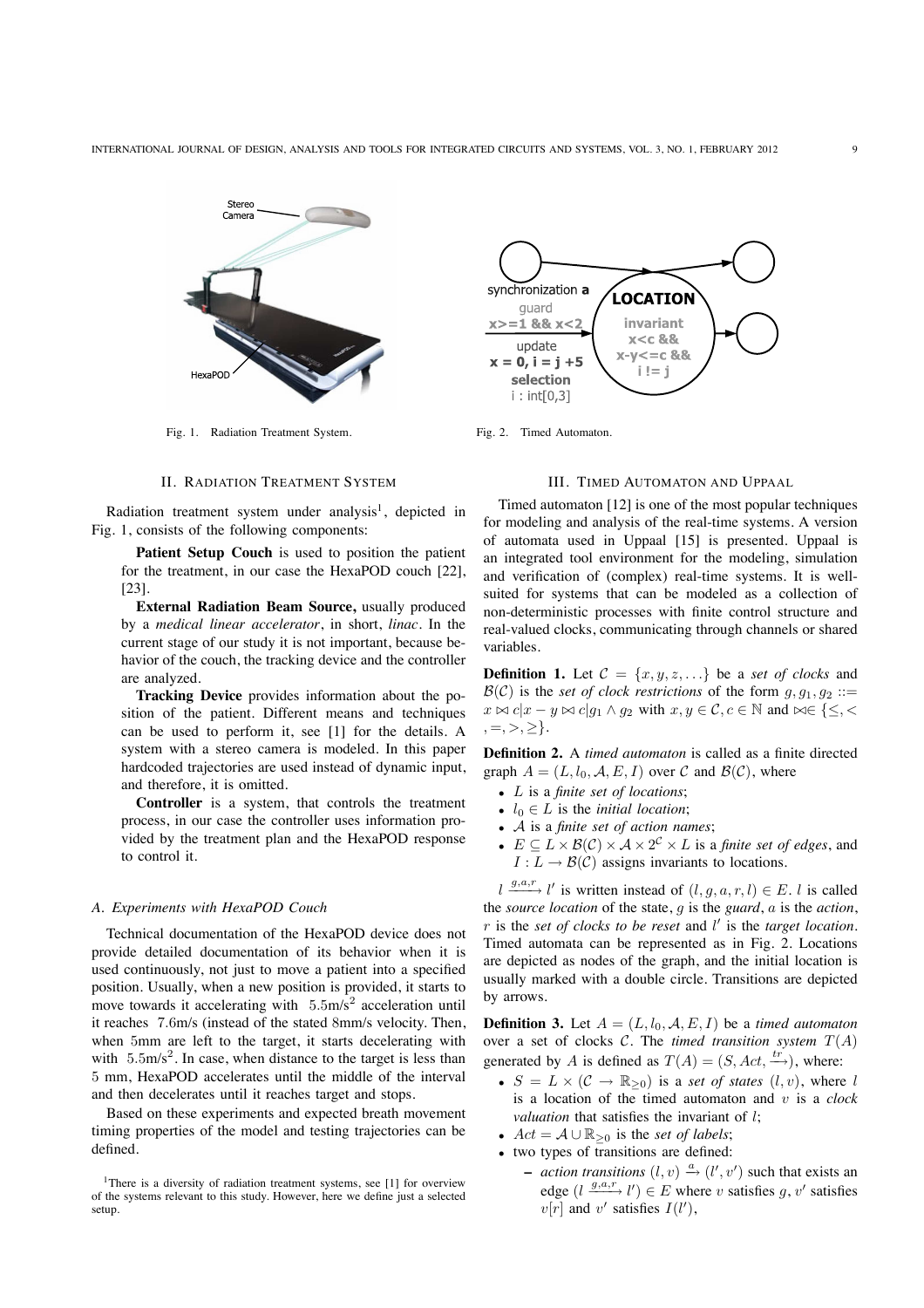**−** *delay transitions*  $(l, v) \stackrel{d}{\rightarrow} (l', v')$  if  $\forall d' \in [0, d] \Rightarrow$  $v + d$  satisfies  $I(l)$ .

Let  $v_0$  denotes the valuation such that  $v_0(x)=0, \forall x \in C$ . If  $v_0$  satisfies the invariant of the initial location  $l_0$ ,  $(l_0, v_0)$  is called the *initial state* of  $T(A)$ .

Timed automata are composed into a *network of timed automata* consisting of *n* timed automata  $A_i$  =  $(L_i, l_i^0, \mathcal{A}, E_i, I_i), i = 1...n$  over a set of clocks C. Let  $\overline{l} = (l_1, ..., l_n)$  be a location of the network, then invariants are composed using conjunction  $I(\overline{l}) = \bigwedge_{i=0}^{n} I_i(l_i)$ .

**Definition 4.** Let  $A_i = (L_i, l_i^0, A, C, E_i, I_i), i = 1...n$  be a *network of n timed automata.* Let  $\bar{l}_0 = (l_1^0, \ldots, l_n^0)$  be the *initial location vector*. Then the semantics is defined as a *transition system*  $(S, s_0, \rightarrow)$ , where

 $S = (L_1 \times \ldots \times L_n) \times \mathbb{R}^c$  is the *set of states*,  $s_0 = (\bar{l}_0, v_0)$ is the *initial state* and transition relation contains three types of transitions:

- *time flow transitions*  $(\overline{l}, v) \xrightarrow{d} (\overline{l}, v + d)$ , if  $\forall d' \in [0, d]$ holds  $v + d' \models Inv(\overline{l})$ ;
- *discrete transitions*

$$
- \text{ synchronized } ((l_1, \ldots, l_i, \ldots, l_j, \ldots, l_n), v) \xrightarrow{\tau} ((l_1, \ldots, l'_i, \ldots, l'_j, \ldots, l_n), v') \text{ if } \exists i \neq j, \n\exists \left( l_i \xrightarrow{a! g_i, r_i} l'_i \right) \in E_i, \exists \left( l_j \xrightarrow{a? g_j, r_j} l'_j \right) \in E_j, \nv \models g_i \land g_j, v' \models v[r_i \cup r_j] \text{ and } \nv' \models I_i(l'_i) \land I_j(l'_j) \land \bigwedge_{k \neq i, j} I_k(l_k); \n- \text{ asynchronous} ((l_1, \ldots, l_i, \ldots, l_n), v) \xrightarrow{\tau} ((l_1, l'_i, \ldots, l_n), v') \text{ if } \n\exists \left( l_i \xrightarrow{a! g_i, r_i} l'_i \right) \in E_i, v \models g_i, v' \models v[r_i] \text{ and } \nv' \models I_i(l'_i) \land \bigwedge_{k \neq i} I_k(l_k).
$$

There are many tools for designing real-time systems based on the theory of timed automata. For example, KRONOS performs model-checking of TCTL formulas with respect to timed safety automata [24]. The Hybrid Technology tool (HYTECH) is for analysis of embedded systems. It computes the condition under which a linear hybrid system satisfied a temporal requirement. Since times automata are particular hybrid systems they can be verified with this tool [25]. State Graph Manipulator tool (SGM) is for real-time system specification and verification. It uses various sophisticated verification techniques developed in the previous years [26]. The model-checker Uppaal is based on the theory of timed automata as well, however its modeling language offers additional features such as *bounded integer variables* and *urgency*. The query language of Uppaal, used to specify properties to be checked, is a subset of Real Time CTL (computation tree logic) [12], [15], [27]:

- A[] property *invariant*, property always holds in all paths;
- A<> property *eventually*, property holds in all paths at some moment;
- E<> property *possibly*, property eventually holds at some state, at least in one path;
- E[] property *potentially always*, property eventually holds from some state, at least in one path;
- $p \rightarrow q$  *leads to*, whenever p holds eventually q will hold;
- deadlock true, if *deadlock* state is reachable;
- P.state certain properties hold in the selected state.

# IV. UPPAAL MODEL OF THE RADIATION TREATMENT **SYSTEM**

A work in progress is presented, a simplified version of the radiation treatment system defined in sect. II. Model presented in [21] with timing aspects is extended. Uppaal model consists of the following components:

- **Controller** that, based on its state, a treatment plan and the input from the tracking system, i.e. stereo camera, controls movement of the HexaPOD;
- **HexaPOD** moves according to its physical limitations and following the commands sent from the Controller.
- **HexaPOD Buffer** that models asynchronous communication and latency between the controller and the HexaPOD.
- **Tracker,** in this case an abstraction of a tracking device (e.g., stereo camera), observes tracker placed on the HexaPOD (or patient), calculates position of the tracker, and provides it to the controller. In this model we use predefined inputs and ignore it.

## V. GLOBAL DEFINITIONS, VARIABLES AND DESCRIPTION OF COMPLETE SYSTEM

Global definitions and variables are used all over the model. We provide them below.

```
const int X MAX = x coord max;
const int \overline{Y} MAX = \overline{Y} coord_max;
const int Z_MAX = z\coord_max;
const int HP_LATENCY_MAX = hp_latency_max;
const int HP<sup>LATENCY</sub><sup>MIN</sup> = hp latency<sup>min</sup>;</sup>
const int HP_STEP = hp_step_duration;
```

```
typedef struct {
        int x;
        int y;
        int z;
} POSITION;
```
chan move to; // Controller->HexaPODBuffer POSITION set\_target\_pos =  $\{0, 0, 0\}$ ; urgent chan get\_move; // Buffer->HexaPOD

System definition just instantiates all templates and merges them into a complete model.

```
Controller = \text{Controller}(\cdot);<br>HexaPOD = HexaPOD ():
                    = HexaPOD();
HexaPODBufferLat = HexaPODBufferLat_();
system HexaPOD, HexaPODBufferLat, Controller;
```
## *A. HexaPOD*

An Uppaal model of the HexaPOD is depicted in Fig. 3. It is modeled as a one point-device with a discrete movement in three  $- x, y$  and z directions. We abstract from the acceleration and rotation. Instead of continuous behavior discrete steps on the grid with constant velocity are defined. It allows investigating an impact of the latency and the general design of HexaPOD control. The automaton consists of three locations: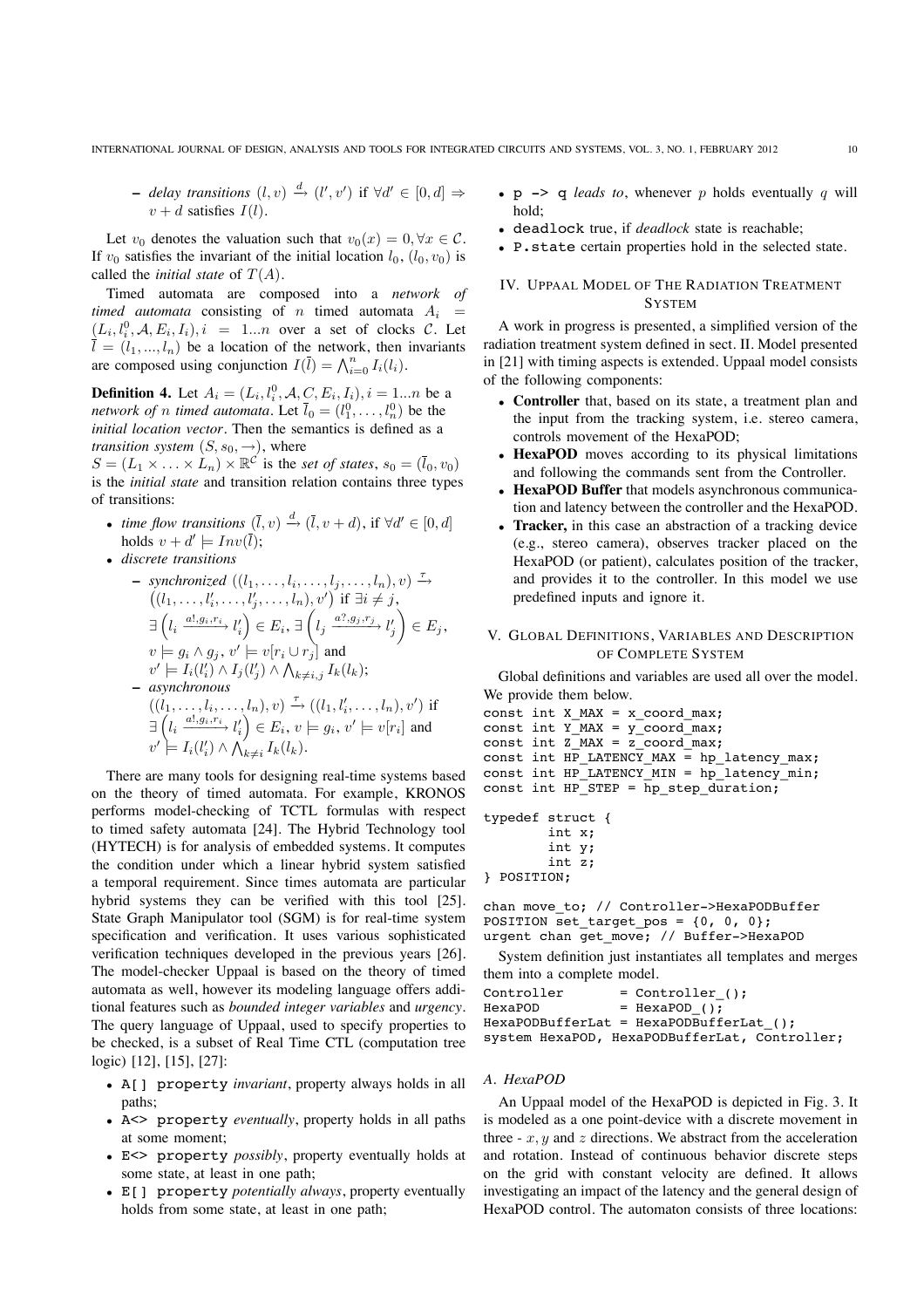

Fig. 3. HexaPOD in Uppaal.

- **Idle:** HexaPOD waits for a command move\_to. With this action it receives a target, and changes to **Move location**
- **Move:** HexaPOD stepwise moves towards the target, taking steps in the predefined direction of the predefined length at a constant speed. After each step it checks for a new target, and updates the current one, if necessary. When the target is reached, it changes to **TargetReached** location.
- **TargetReached:** is a committed location (a special type of location, which should be left at the next step), which is used for diagnostic reasons, see sect. III.

Description of the model is defined as follows.

```
clock t;
POSITION target_pos = \{0, 0, 0\};
POSITION current pos = \{0, 0, 0\};
void step() // make step
{
        if (current_pos.x < target_pos.x)
                current pos.x++;
        else if (current pos.x > target pos.x)
                current_pos.x--;
        if (current_pos.y < target_pos.y)
                current_pos.y++;
        else if (current_pos.y > target_pos.y)
                current pos.y--;
        if (current_pos.z < target_pos.z)
                current pos.z++;
        else if (current_pos.z > target_pos.z)
                current_pos.z--;
```
}

# *B. HexaPODBuffer*

HexaPODBuffer, depicted in Fig. 4, models asynchronous communication and latency. It consists of the following three locations.

- **Empty** location denotes an empty buffer, it awaits for an input from the Controller, i.e. the move to command, and the target, and then changes to **Latency** location.
- **Latency** location is used to model delays in the system, i.e. after receiving the new target the buffer delays for a while before making it available to the HexaPOD. However, the new target can be provided to the buffer anytime.
- **Ready:** when the buffer is ready, the target can be acquired by the HexaPOD using get\_move command (action), and location is changed to **Empty**.



Fig. 4. HexaPODBuffer in Uppaal.

Description of the buffer (just clock) is provided below. clock t;

## *C. Controller*





In the current model controller provides control commands to the HexaPOD. It consists of three locations:

- **Start** start of the treatment program (plan).
- **Move** the control program is in progress, control inputs provided by an array are sent to the HexaPOD at **the predefined time moment**.
- **Finished** denotes that the control program was completed successfully.

```
const int STEPS = 5;
int step = 0;
clock t;
```

```
typedef struct {
       POSITION pos; // position
       int tstamp; // timestamp
} PATH;
// Test trajectory
const PATH path[STEPS] = {
       {{ 2, 3, 4 }, 0},
        \{ \{ 3, 3, 4 \}, 30},
        ...
        {{ 3, 3, 4 }, 10},
        {{ 4, 3, 3 }, 20},
        {{ 3, 3, 3}, 20}
};
```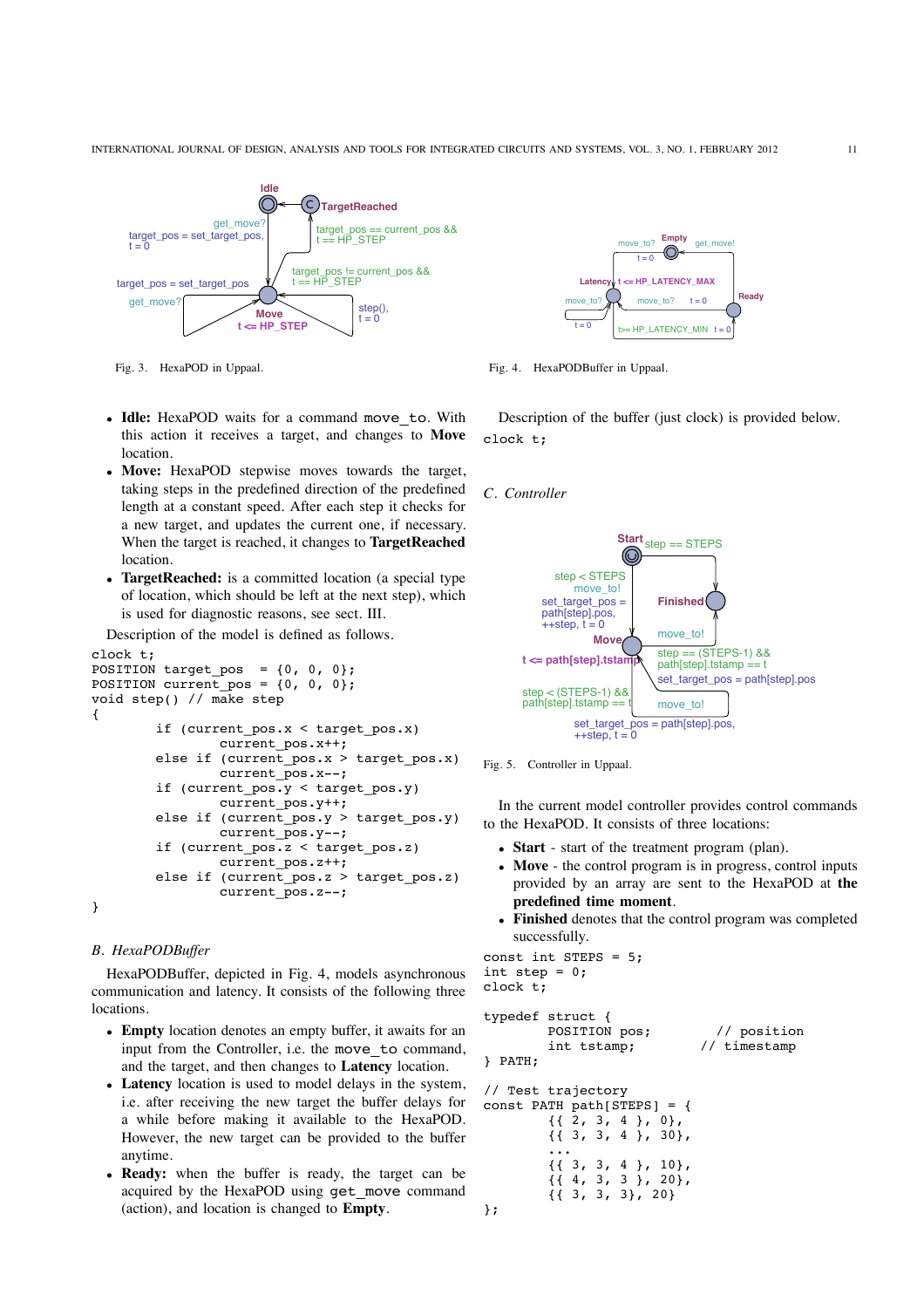### *D. Simulation and Analysis*

Stepwise timed simulations allows to acquire an insight of the model behavior. However, Uppaal allows more, i.e. the conformance of the system to the selected properties can be verified. The following properties are used to analyze the model:

- 1) E<> Controller.Finished property allows to check, if there exists a path that allows for the Controller to reach its final location. This property holds for the model under analysis.
- 2) A<> Controller.Finished allows to check, if the Controller reaches **Finished** location in all evolutions. Verification shows that property holds.
- 3) E<> Controller.Finished and Controller.step == Controller.STEPS there exists such state, that the Controller finishes when all control commands were sent. The property holds for the model as well.
- 4) E<> Controller.Finished and Controller.step != Controller.STEPS checks, if all control steps were performed before reaching the final state of the Controller, i.e. property would hold if there exists at least one state in one path where Controller reaches **Finished** state, but not all control commands were sent. It is formulated in such a way that when the tool returns negative answer, then the system works as expected. The property does not hold. It can be reformulated in a different manner A<> Controller.Finished and

Controller.step == Controller.STEPS-1

i.e. we can check, if in all paths eventually the state, where Controller has finished and it has made all steps is reached. It holds.

- 5) E<> HexaPOD.TargetReached and HexaPOD.current\_pos == Controller.path[Controller.STEPS-1] there exists such state that HexaPOD reaches the target and its position coincides with the target position set by Controller.
- 6) E<> HexaPOD.TargetReached and HexaPOD.current pos !=

Controller.path[Controller.STEPS-1] there exists such state that HexaPOD reaches the target and its position does not coincide with the target position set by Controller. Again, the property is formulated in such a way, that when the tool returns negative answer, then the system is corrected. As expected, the property does not hold.

Again, it can be reformulated in the following manner A<> HexaPOD.TargetReached and

HexaPOD.current\_pos == Controller. path[Controller.STEPS-1].pos

i.e. we check, if in all paths eventually the state, where HexaPOD has reached target, and it coincides with the last target set by Controller.

Provided properties allow checking different characteristics of the systems and producing diverse diagnostic traces. The traces can be compared to the required trajectories, and the control properties of the HexaPOD as well as the Controller, estimated. More properties can be added. Moreover, traces can be exported and difference between the target and HexaPOD position calculated.

However, as it was already mentioned in [28], [29], it is easy to see that **an average distance between the position of HexaPOD and its target** should be found, and therefore exact durations are needed, and the change of the distance over time. Moreover, more realistic respiratory movement input are necessary. Therefore, hybrid models is required to estimate all durations and time scales.

#### ACKNOWLEDGMENT

The authors would like to thank UAB Rubedo and in particular Gabrielius Čaplinskas for experiments with HexaPOD couch and comments on its behavior.

#### VI. CONCLUSIONS AND FUTURE PLANS

A work in progress, the model of the radiation treatment system in Uppaal, is discussed. It is an abstract model, that includes selected elements of the complete system. It allows to obtain some useful characteristics of the system. Moreover, it shows certain limitations of the approach, time scales and corresponding distances (grid) should be chosen to get accurate results. In addition, current system does not allow providing realistic respiratory movement input, it is impossible to calculate average exposure of the healthy tissue.

Our conclusion is that such model is insufficient to answer all the interesting questions, and therefore it should be combined with hybrid model to get more information about the behavior of the system. Our future plans are as follows:

- Extensions of the Uppaal model:
	- **–** model of HexaPOD with acceleration;
	- **–** model of the targeting component;
	- **–** implementation of the different control approaches.
- Continuous model of the HexaPOD, that would allow to build more exact discrete model, or generate discrete paths for timed model.
- Semi-formal control model in OpenModelica [30] (see [29] for the first attempt).
- Combination of the real respiratory movement trajectories and (formal) model to investigate systems adequacy to compensate it.

Moreover, hybrid model results should be used to modify existing models, namely distances and timing. Hybrid and timed simulation results should be compared to validate both models, and different control strategies should be analyzed with models.

#### **REFERENCES**

[1] P. J. Keall, G. S. Mageras, J. M. Balter, R. S. Emery, K. M. Forster, S. B. Jiang, J. M. Kapatoes, D. A. Low, M. J. Murphy, B. R. Murray, C. R. Ramsey, M. B. V. Herk, S. S. Vedam, J. W. Wong, and E. Yorke, "The management of respiratory motion in radiation oncology report of aapm task group 76," *Medical Physics*, vol. 33, no. 10, pp. 3874–3900, 2006. [Online]. Available: http://link.aip.org/link/MPH/33/3874/1